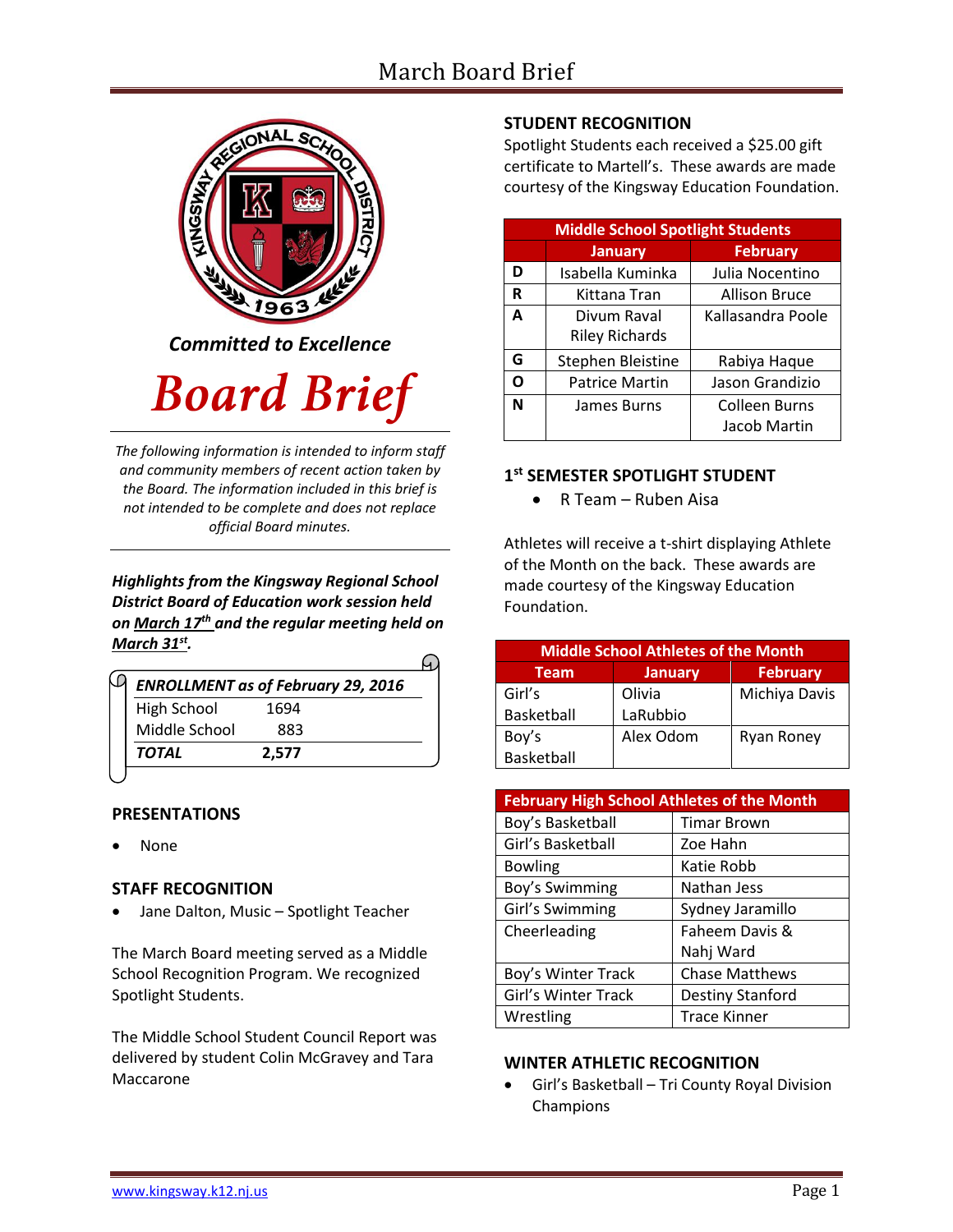**BOARD BRIEF March** 

- Zoe Hahn Girl's Basketball 1,000 points scored
- Trent Tutko Wrestling District 31 Champion
- Trace Kinner Wrestling 100 wins, District 31 Champion, 2<sup>nd</sup> place Region 8
- Quinn Kinner Wrestling District 31 Champion, Regional 8 Champion, 3rd in State
- Sam Shinn South Jersey Group IV Shot Put Champion
- Chase Matthews South Jersey Group IV High Jump Champion
- Ryan Evernham South Jersey Group IV Pole Vault Champion
- Ryan Evernham and Jacob Metheny -Group IV State Relay Pole Vault Champions
- Dominic Salerno SJHSHL Ice Hockey Player of the Year
- Coach Chris Francis SJHSHL Ice Hockey Coach of the Year

#### **CORRESPONDENCE**

None

#### **SUPERINTENDENT'S REPORT**

Dr. Lavender updated the Board on a variety of topics related to the District, which included the following discussion item(s)…

- Academic results Semester One
- CER Summer Camp 2016
- 2016-17 Tentative Budget
- Athletic Registration Fee Policy
- 2015-16 Revised School Calendar

#### **ATTENDANCE SUMMARY**

*2015-2016 Monthly Average % of Students in Attendance for* February*:*

| 2015-2016 Monthly Average %<br>of Students in Attendance |     |            |        |
|----------------------------------------------------------|-----|------------|--------|
|                                                          |     | 2015-      |        |
|                                                          |     | 2016       | Past   |
|                                                          |     | <b>YTD</b> | 6 Year |
| Grade                                                    | Feb | Avg        | Avg    |
| Level                                                    | ℅   | %          | %      |

| 7                                 | 94.1 | 96.6 | 94.3 |
|-----------------------------------|------|------|------|
| 8                                 | 94.2 | 95.9 | 93.6 |
| <b>Total MS</b><br><b>Average</b> | 94.2 | 96.2 | 93.9 |
| 9                                 | 92.5 | 95.4 | 93.3 |
| 10                                | 93.0 | 94.6 | 92.0 |
| 11                                | 91.9 | 93.7 | 92.4 |
| 12                                | 90.7 | 92.9 | 91.1 |
| <b>Total HS</b><br>Average        | 92.0 | 94.0 | 92.7 |
| <b>District</b><br>Average        | 93.1 | 95.7 | 93.6 |

# **PERSONNEL**

#### *District Employment*

- Resignation:
	- o Rickey Cottrell (Bus Driver)
	- o Danielle Long (Bus Driver)
- Schedule "B": Various positions were approved.
- Non-Certified Staff: Heather DiTullio (General Cafeteria Worker)
- Substitute Teacher:
	- o Madison Hall (As Needed)
	- o Natasha Melendez (As Needed)
	- o Carla Dudley (As Needed)
	- o Stephanie Wood (As Needed)
	- o Michelle Marino (As Needed)

#### *High School Employment*

- Retirement: Patsy Lafferty (Business/Bookkeeping Teacher)
- Resignation: Michael Shehan (Custodian)
- Schedule "B": Various positions were approved.
- Long Term Substitute(s):
	- o Pamela Pollock (04/01/2016 Pending Final Certification)
	- o Jacqueline Keane (04/11/2016 to 06/30/2016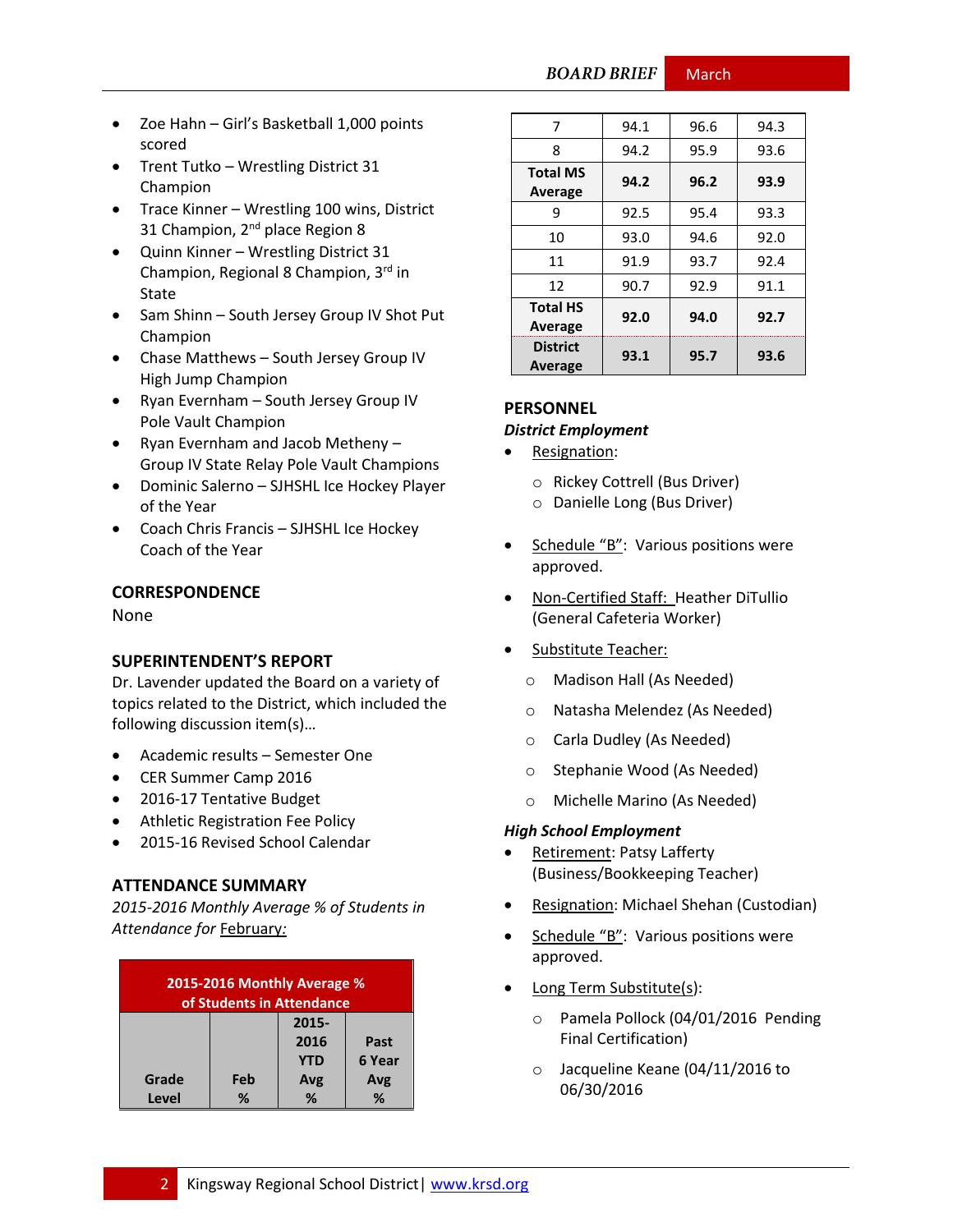Leave of Absence: Linda Hedenberg (World Language Teacher, 05/31/16 to 09/01/2016)

#### *Middle School Employment*

- Schedule "B": Various positions were approved.
- Leave of Absence: Frank Hines, Sr. (Custodian, 03/28/16 to 06/07/2016)

#### **Fundraiser(s):**

- **03/30/16 – 04/01/16 Student Council.** The Student Council will be selling Mr. Kingsway tickets. The funds will support the club with activities, events and the NJASC State Charity.
- **04/15/16 – 05/15/16 Interact Club**. The Interact Club will be collecting items to donate to "Your Place at the Table Food Bank – Toni Werner".
- **04/25/16 Dragons Helping Dragons.** The Dragons Helping Dragons will be selling homemade cupcakes during lunch. The funds will support the club.
- **5/20/16 Student Council.** The Student Council will be selling tickets and concessions at the Powder Puff Game. The funds will support the club with activities, events and the NJASC State Charity.
- **06/11/16 Kingsway Goal Club.** The Kingsway Goal Club will be selling Flapjack Breakfasts at Applebee's. The funds will support senior gifts, game pins and summer trainers.

#### **Field Trip(s):**

- **03/26/16 –** The Habitat for Humanity Campus Chapter will participate in an official Gloucester County Habitat for Humanity build site.
- **04/21/16 –** The Special Olympics Project Unify will be going to Wood Lanes to unify the special education population with their peers.
- **04/07/16 –** The STAFF students will be traveling to the Philabundance Warehouse to sort and pack meat and other groceries for families in need in the tristate area.
- **04/08/16** The Multiple Disabled Classroom will be going to Tokyo Buffet to see how a restaurant works and to learn how to order, tip and pay.
- **04/15/16** The Mentoring Program will be going to University Lanes Bowling Alley to interact with the mentors and with each other in a laid-back but constructive environment
- **04/15/16 – 04/17/16** The Student Council will be going to the 2016 NASC Region 2 Conference in Manchester MD.
- **04/21/16** The World Wildlife Fund and Environmental Club will be going to the wetlands institute to interact with animals that are endangered.
- **04/30/16 –** The Habitat for Humanity Campus Chapter will participate in an official Gloucester County Habitat for Humanity build site.
- **05/14/16** The Drama Club, Public Speaking and Debate Class will be competing in the NJ Dramatic and Forensic League at the Eastern HS Drama and Speech Categories.
- **05/14/16** The Select Jazz Ensemble will be preforming at the outdoor and living show.
- **06/03/16** –The National Art Honor Society will be going to the Philadelphia Museum of Art and Magic Gardens to tour the famous art work on display.
- **06/11/16** The Student Council will be going to the NJASC mandatory TLC Training at Holy Cross HS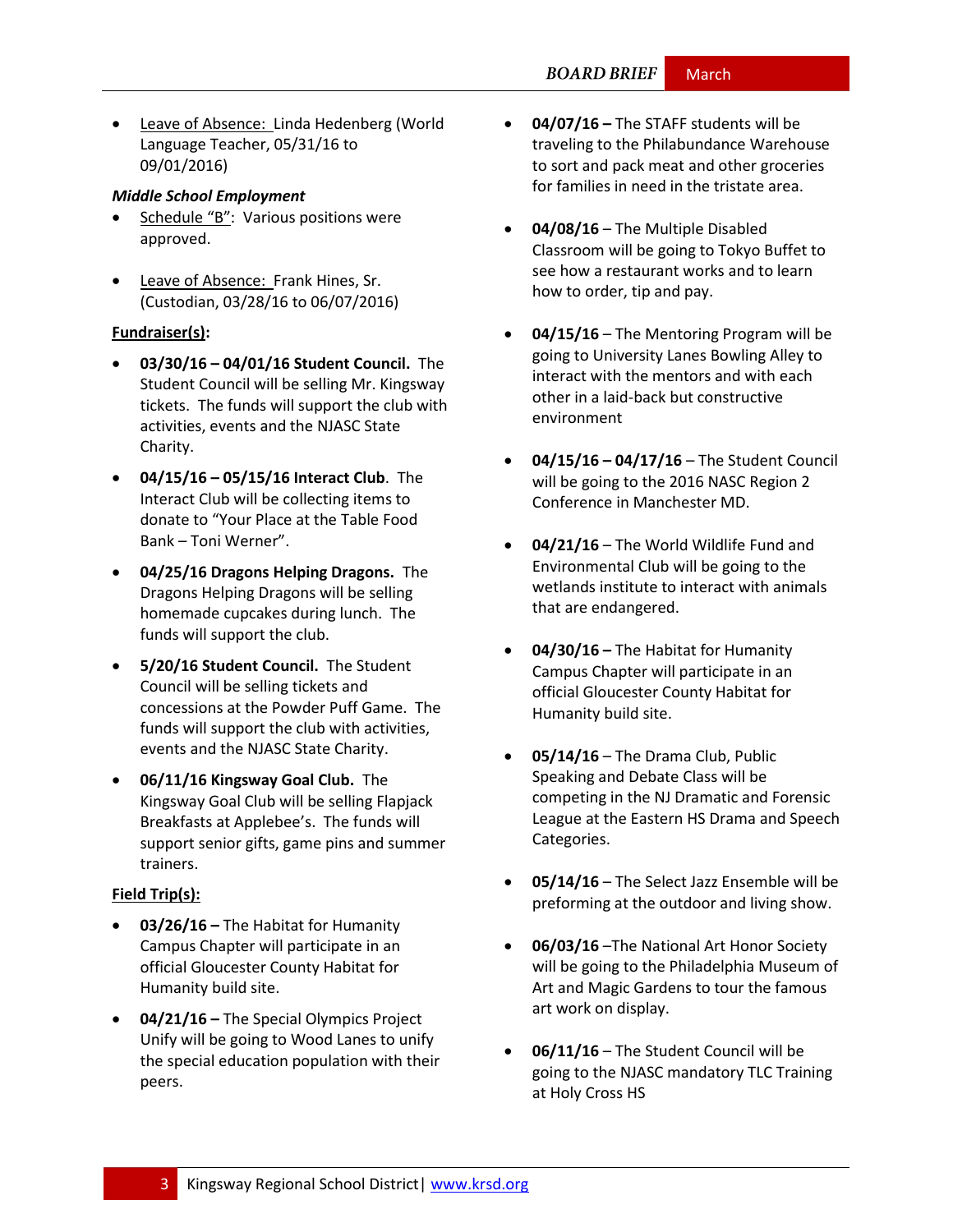- **06/17/16 –** The Senior Class of 2016 will be going on the Annual Senior Picnic.
- **06/22/16 – 06/28/16 –** The Student Council will be going to the 2016 NASC National Conference in Portland, OR
- **09/19/16 –** The Student Council will be going to the NJASC Exec Board meeting at the Pemberton HS
- **11/14/16 –** The Student Council will be going to the NJASC Exec Board Meeting at the Pemberton HS
- **12/12/16 –** The Student Council will be going to the NJASC Executive Board meeting at the Hamilton West HS.
- **02/06/17 –** The Student Council will be going to the NJASC Executive Board meeting at the Mercer Count Technical HS

#### **Research Project(s):**

 320 Middle School students will participate in a student-teacher relationship and performance survey to inform PD/Curriculum strategies.

## **EMERGENCY DRILLS/CALLS**

| School/     | Time            | <b>Drill</b>      |
|-------------|-----------------|-------------------|
| <b>Date</b> |                 |                   |
| НS          | Start: 09:10 AM | <b>Fire Drill</b> |
| 02/02/2016  | End: $09:16$ AM |                   |
| НS          | Start: 12:06 PM | <b>Fire Drill</b> |
| 02/19/2016  | Fnd: 12:29 PM   |                   |
| HS          | Start: 03:23 PM | <b>Fire Drill</b> |
| 02/25/2016  | End: 03:30 PM   |                   |
| HS          | Start: 09:03 AM | Precautionary     |
| 02/26/2016  | End: 09:10 AM   | Lockdown          |
| <b>MS</b>   | Start: 01:14 PM | Precautionary     |
| 02/19/2016  | End: 01:22 PM   | Lockdown          |
| MS          | Start: 01:45 PM | <b>Fire Drill</b> |
| 02/22/2016  | End: 01:54 PM   |                   |

#### **PROFESSIONAL LEARNING WORKSHOPS**

*The Board approved the following Professional Learning Workshops; please contact Stefanie Fox-Manno for more information:*

o *A Series of PLWs to Promote Positive and Effective Co-Teaching Relationships -* will be presented by Alaeida DeColli and Sumana Stephenson on April  $6<sup>th</sup>$ , May  $4<sup>th</sup>$ and May  $25<sup>th</sup>$ 

#### **PROGRAMS**

*The Board approved the following programs:*

None

#### **POLICY**

The Board recommended the following for FIRST reading for revision and/or adoption.

- Policy 2436 Athletic Registration Fees.
- Policy 5200 Attendance
- Regulation 5200 Attendance

## **BUSINESS, FACILITIES & FINANCE**

- The Board approved the Board Secretary's Report and Bill List
- **Receipt and Acceptance of Student Activity and Athletic Account Financial Reports.** The Board accepts as filed the Middle School, High School and Athletic financial report for the period ending 02/29/2016.
- **Receiving Tuition.** The Board approved the following tuition contract agreements on a receiving basis:
	- o Sending District: Penns Grove School District Duration: 11/22/15 to 06/30/16 Annual Tuition Rate: \$7,747.82
	- o Sending District: Penns Grove School **District** Duration: 11/22/15 to 06/30/16 Annual Tuition Rate: \$7,747.82